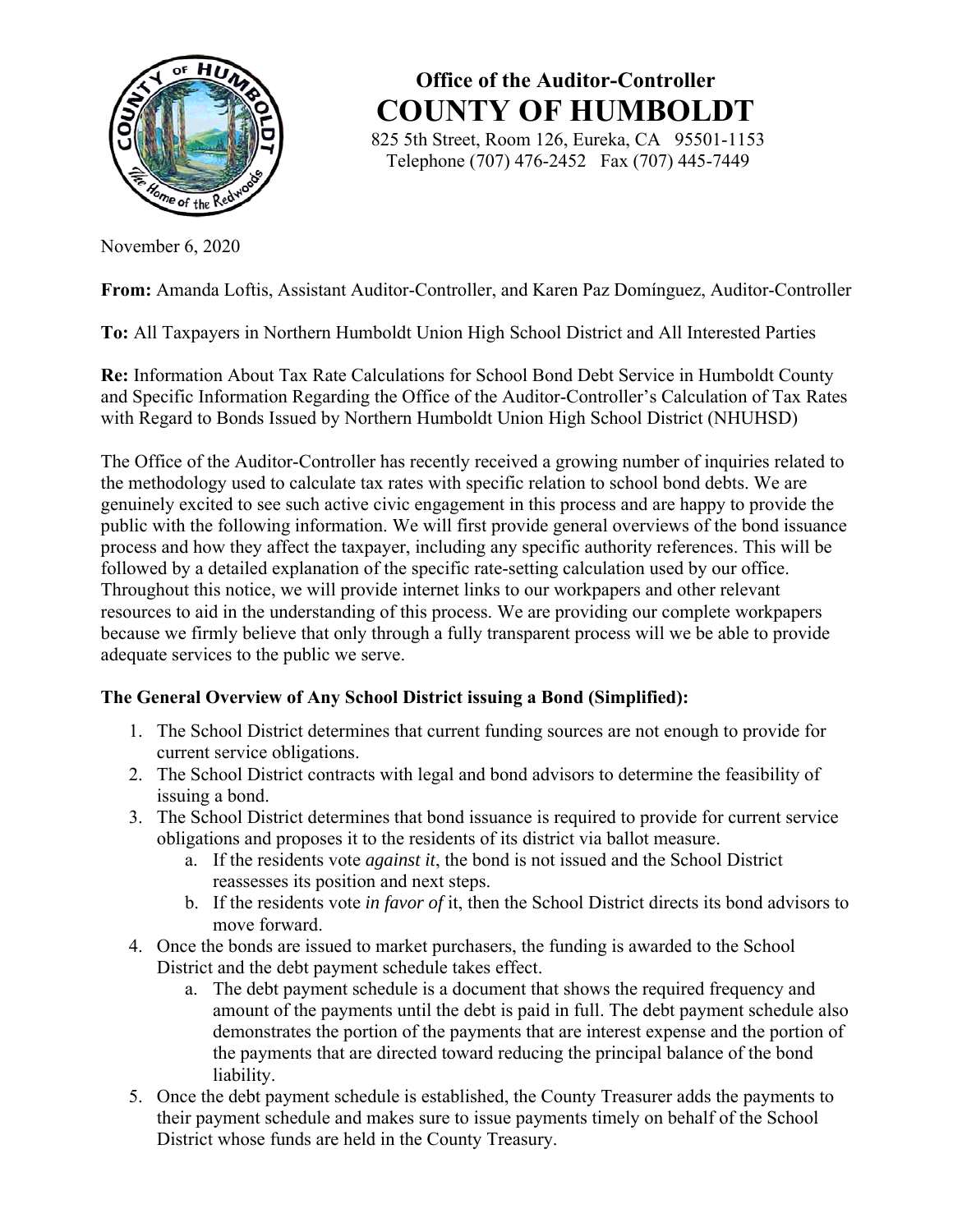- 6. The Auditor-Controller calculates a rate for the next tax year. This is when taxpayers can start seeing the bond liability on their tax bill. The timing of this can vary depending on the time of year that the bonds are issued.
- 7. Annually during the year-end closing process, the Auditor-Controller audits the postings of those payments for every bond issued by School Districts in Humboldt County as well as some jointly-ventured bonds issued by School Districts that operate in neighboring counties as well as Humboldt County.
- 8. Payments are made until the bonds are considered paid in full.

## **Specific Authority for School Bond Issuance:**

School Districts in California are legally permitted to issue debt in the form of bonds under Part 10 of the California Education Code (Ed Code §§ 15100-17199.6). This debt must be used for specific purposes and must be approved by the voters. Depending on the type of bond, 2/3 or 55% of voters in the district must approve the measure. Once it is approved, the district, bond advisors and banks work together to get the bonds issued. An "official statement" is published that details the terms of the bonds. Those official statements can be located online at the Electronic Municipal Market Access website (https://emma.msrb.org/), an independent resource provided by the Municipal Securities Rulemaking Board (MSRB).

## **General Description of How Bond Issuances Affect Property Owners/Taxpayers (Simplified):**

Once the voters approve the issuance of a School District bond, the School District has the authority to collect from Taxpayers an amount needed in order to make timely payments per the debt service schedule of the specific bond. Taxpayers will see increased charges on their tax bill following the issuance of a bond. These charges are in addition to: 1) property taxes as calculated by the County, 2) direct charges as assessed by Special Districts, (fire, water, community services, and/or lighting), and 3) any other bonds the School District may have already issued previously that is still not paid in full.

# **General Overview of How the County of Humboldt Generates Tax Bills (Simplified):**

- 1. The Clerk-Recorder maintains accurate records of property ownership and district areas via titles/deeds/records of ownership.
- 2. The Assessor maintains accurate records of property valuations via their assessment of several factors that determine the value of a specific property/parcel (location, condition, market, etc.) and combines it with the ownership information from the Clerk-Recorder. That information helps guide the work of the Auditor-Controller.
- 3. The Auditor-Controller combines the information received from the Assessor with the information received from School Districts as well as the information received from Special Districts to determine what the tax rate will be for each parcel in every district in order to meet all existing and authorized obligations. The calculated tax rate multiplied by the value of the parcel equals the total tax bill. That information helps guide the work of the Treasurer-Tax Collector.
- 4. The Treasurer-Tax Collector takes the tax bill information from the Auditor-Controller and sends out tax bills to all taxpayers. The Treasurer-Tax Collector processes all tax payments received and posts them as paid.
- 5. Once collection of tax bill payments is complete, the Auditor-Controller distributes the revenue to the County, Cities, School Districts, and Special Districts.

This process repeats every year.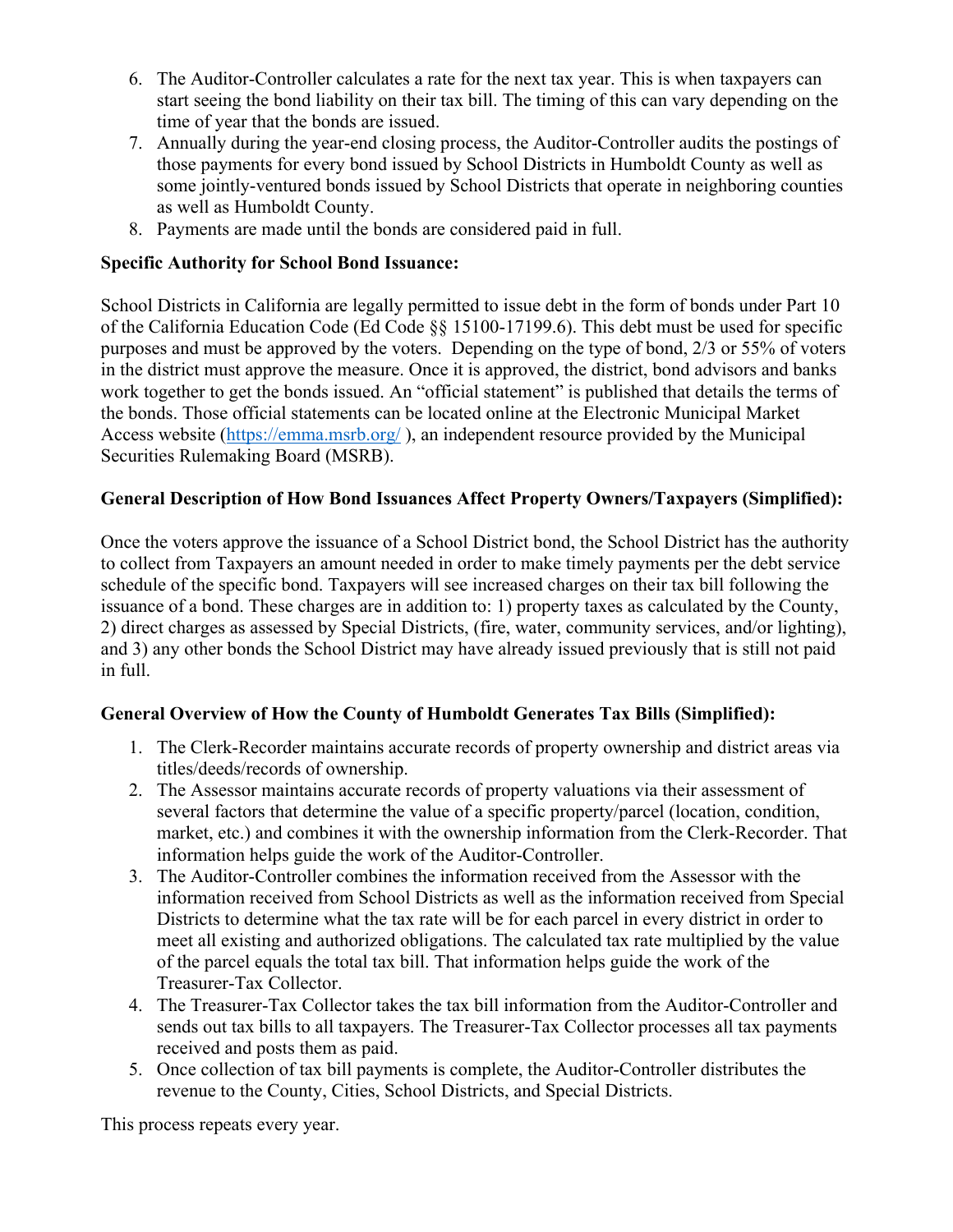Please note that there are countless special scenarios that can occur throughout the year that might impact a tax bill. For the purposes of this notice, we are providing only the customary process as it impacts all taxpayers.

### **Detailed Overview of how the Office of the Auditor-Controller Calculates the Tax Rate:**

Once a bond is issued, the Office of the Auditor-Controller calculates a tax rate that will be used to levy charges on the property tax bills for the coming year. This rate must generate sufficient revenue to pay the debt service requirements of the bond. The rate is calculated using a number of factors including property values in the district, amount of debt service due, property tax delinquency rates, reserve requirements, fund balance, unitary estimate, etc. (Our workpapers can be found here: https://humboldtgov.org/2390/Property-Tax)

If a school bond is approved under Proposition 39, there is, among other provisions, an additional limitation regarding the amount of bonds that can be issued. This limit is based on the projected tax rate to be levied to meet the bond obligation. Specifically, the bonds may only be issued if the projected annual tax rate, for all debt incurred resulting from a single election, doesn't exceed \$30 for a school district, \$60 for a unified school district, or \$25 for a community college district when the assessed value of taxable property is projected by the district to increase in accordance with Article XIIIA of the California Constitution (Ed Code §15268 and §15270). **It is important to note that this limitation is on the amount of bonds that can be issued, not on the tax rate that is actually levied for repayment of the bonds. Annually, the county is required to levy a tax rate that is sufficient to meet the interest and redemption obligation (Ed Code §15250), whether or not it exceeds the limit put in place by Proposition 39 as codified by Assembly Bill (AB) 1908.**

In the case of the Northern Humboldt Union High School District tax rate, there are a number of factors contributing to the current tax rate of .051. There are two existing bonds for this district, one from 2010 and one from 2018. The current tax rate is a combination of the two. While the original estimates for these bond measures may have been for .019 each in their first year of issuance, the various determining factors for the calculation of tax rates have resulted in changes from the original estimates.

The Humboldt County Office of the Auditor-Controller uses debt rate methodologies as laid out in the California Property Tax Managers' Reference Manual. This manual is updated annually by Auditor-Controller staff in all Counties across the State and reflects current practices for Counties. The Assistant Auditor-Controller of Humboldt County is a member of the committee that updates this manual and has served on that committee for several years, therefore we are confident that our rates are accurate. We consider the accuracy of these rates to be critically important as they can impact taxpayers throughout the County and are meticulously calculated, re-calculated, reviewed, and verified before being presented to the Board of Supervisors for final approval.

The subject of school bonds in California is a complex one and we are happy to provide information or clarification related to our tax rate calculation. We believe taxpayers should have access to any and all information related to how the County generates their tax bills and will strive to provide additional information and clarification as needed. In short, we believe in transparency for all.

For specific information related to the School district's decision to pursue bond issuance, how the bond funding is used, and any other specific information related to the bond itself, taxpayers can contact the School district directly as they are the ones who put the measure on the ballot. In the event that a School district cannot provide the required information, they can direct the public to their specific bond advisors for guidance. The Office of the Auditor-Controller does not have information beyond our rate-setting methodology.